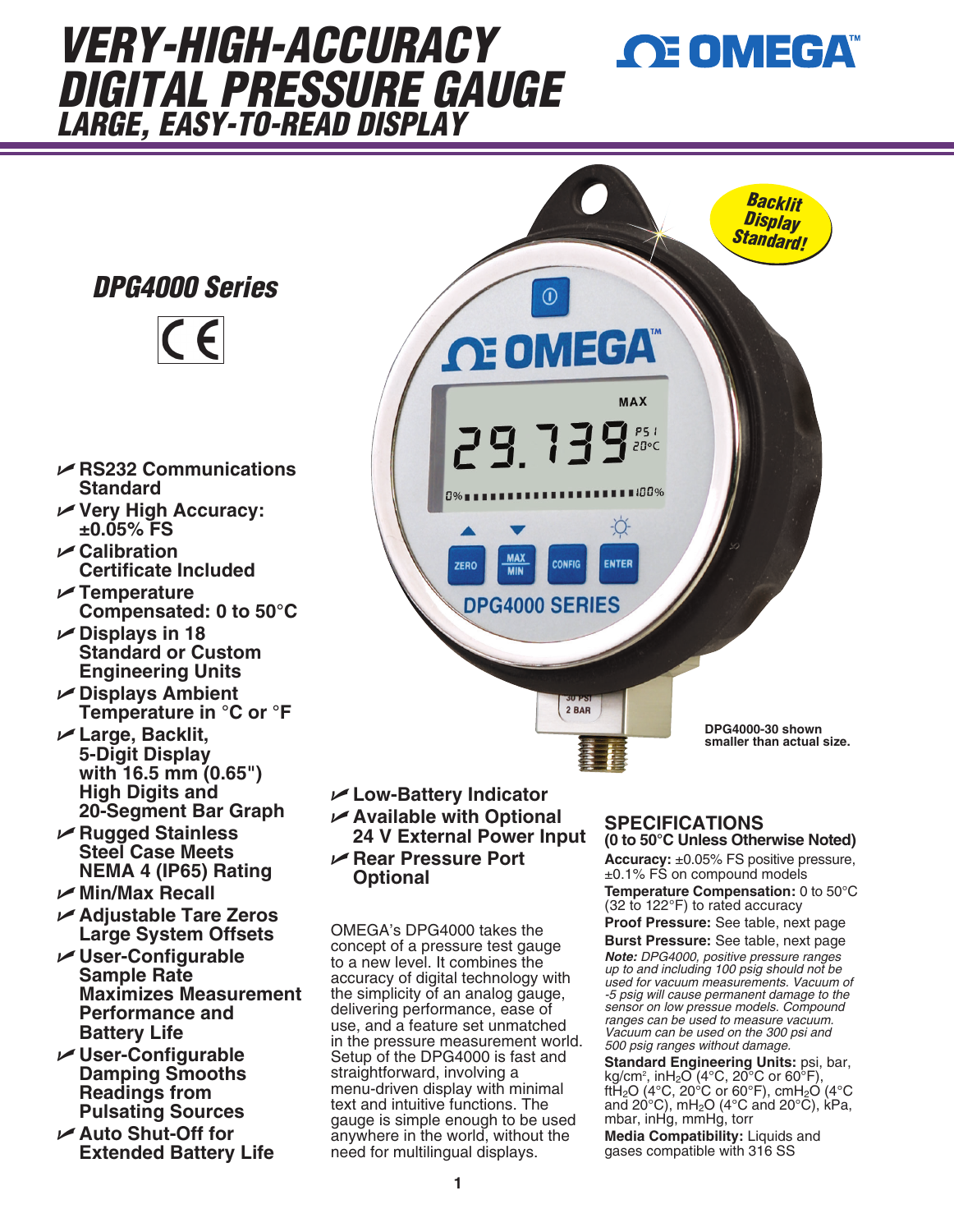## *VERY-HIGH-ACCURACY DIGITAL PRESSURE GAUGE*

**Operating Temperature:** -10 to 55°C (14 to 131°F) **Storage Temperature:** -20 to 70°C (-4 to 158°F) **Dimensions:** 111.1 x 127 x 38.1 mm (4.375 x 5 x 1.50") **Input Port:** 1/4 MNPT lower mount

**Display:** 5-digits, 16.5 mm (0.65") H

**Bar Graph:** 0 to 100% in 20 segments

**Power:** 3 "AA" alkaline batteries (included); 24 Vdc power (optional)

**Battery Life:** 1500 hours without backlight (2000 hours at slow sample rate)

**Low Battery Indicator:** Icon displayed near the end of battery life; remaining battery life can also be displayed on bar graph



| <b>To Order</b>                 |                                                                      |                                 |                                 |  |  |  |  |  |  |
|---------------------------------|----------------------------------------------------------------------|---------------------------------|---------------------------------|--|--|--|--|--|--|
| <b>MODEL NO.</b>                | <b>DESCRIPTION (RANGE/RESOLUTION)</b>                                | <b>PROOF</b><br><b>PRESSURE</b> | <b>BURST</b><br><b>PRESSURE</b> |  |  |  |  |  |  |
| <b>DPG4000-1</b>                | Battery-powered digital pressure gauge, -1 to 1 psi range            | 5 psi                           | 50 psi                          |  |  |  |  |  |  |
| <b>DPG4000-15</b>               | Battery-powered digital pressure gauge, 0 to 15 psi range            | 30 psi                          | 500 psi                         |  |  |  |  |  |  |
| <b>DPG4000-30</b>               | Battery-powered digital pressure gauge, 0 to 30 psi range            | 60 psi                          | 500 psi                         |  |  |  |  |  |  |
| DPG4000-100                     | Battery-powered digital pressure gauge, 0 to 100 psi range           | 200 psi                         | 1000 psi                        |  |  |  |  |  |  |
| DPG4000-300                     | Battery-powered digital pressure gauge, 0 to 300 psi range           | 600 psi                         | 2000 psi                        |  |  |  |  |  |  |
| DPG4000-500                     | Battery-powered digital pressure gauge, 0 to 500 psi range           | 1000 psi                        | 2000 psi                        |  |  |  |  |  |  |
| <b>DPG4000-1K</b>               | Battery-powered digital pressure gauge, 0 to 1000 psi range          | 2000 psi                        | 10k psi                         |  |  |  |  |  |  |
| <b>DPG4000-2K</b>               | Battery-powered digital pressure gauge, 0 to 2000 psi range          | 3000 psi                        | 10k psi                         |  |  |  |  |  |  |
| <b>DPG4000-3K</b>               | Battery-powered digital pressure gauge, 0 to 3000 psi range          | 6000 psi                        | 10k psi                         |  |  |  |  |  |  |
| <b>DPG4000-5K</b>               | Battery-powered digital pressure gauge, 0 to 5000 psi range          | 10k psi                         | 10k psi                         |  |  |  |  |  |  |
| <b>DPG4000-10K</b>              | Battery-powered digital pressure gauge, 0 to 10,000 psi range        | 15k psi                         | 15k psi                         |  |  |  |  |  |  |
| <b>COMPOUND PRESSURE GAUGES</b> |                                                                      |                                 |                                 |  |  |  |  |  |  |
| <b>DPG4000-15C</b>              | Battery-powered digital compound pressure gauge, -15 to 15 psi range | 30 psi                          | 500 psi                         |  |  |  |  |  |  |
| <b>DPG4000-30C</b>              | Battery-powered digital compound pressure gauge, -15 to 30 psi range | 60 psi                          | 500 psi                         |  |  |  |  |  |  |

*Comes complete with 3 "AA" batteries (when applicable), calibration certificate, rubber boot and operator's manual*

*Note: Lower fitting standard. To order with rear mount, add suffix "-RM" to model number for additional cost (all ranges, all models).*

*To order 24 Vdc power option, add suffix "-DC" to model number for additional cost.*

*Ordering Examples: DPG4000-100, 0.05% digital pressure gauge with lower fitting and 0 to 100 psig range.*

*DPG4000-15-RM, 0.05% digital pressure gauge with rear fitting and 0 to 15 psig range.*

*DPG4000-30-DC, 0.05% digital pressure gauge with lower fitting, 0 to 30 psig range and 24 Vdc power option.*

#### **ACCESSORIES**

| .                  |                                          |  |  |  |  |  |
|--------------------|------------------------------------------|--|--|--|--|--|
| <b>MODEL NO.</b>   | <b>DESCRIPTION</b>                       |  |  |  |  |  |
| <b>DPG4000-RB</b>  | Protective rubber boot                   |  |  |  |  |  |
| <b>DPG4000-C32</b> | RS232 cable                              |  |  |  |  |  |
| DPG4000-FLANGE     | Panel mount flange (for DPG4000-RM only) |  |  |  |  |  |